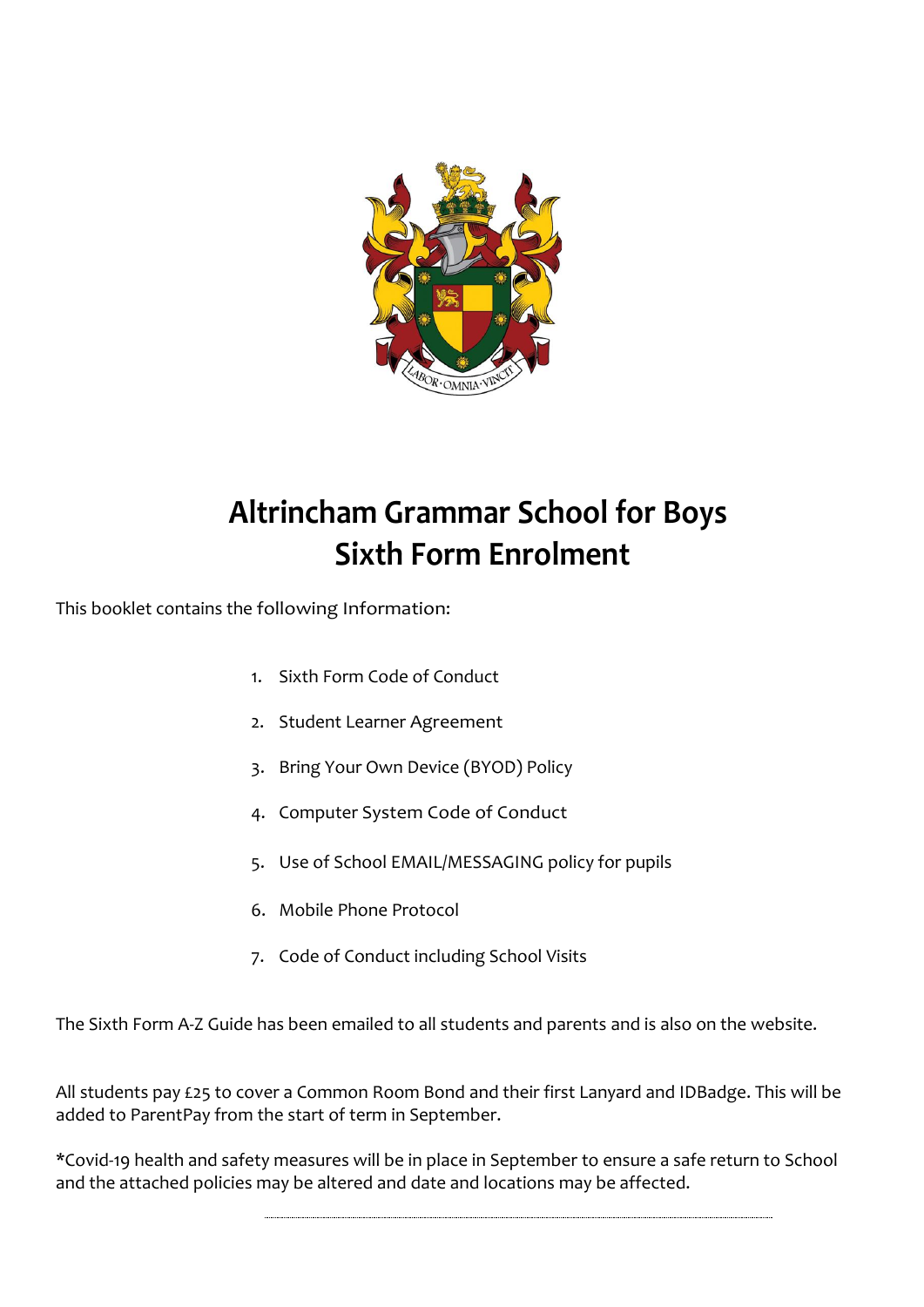# **1. Sixth Form Code of Conduct**

The Sixth Form Centre is available for the exclusive use of Sixth Form Students. Good conduct in accordance with the School Rules is expected of everyone.

### **General Regulations**

- Year 12 students may use the Common Room only before and after School, during break and lunchtime and in period 5 if they are free.
- Year 13 students may use the Common Room at any time provided they are free.
- The garden area may be used when weather permits but **no ball games are allowed and no litter must be left outside.**
- The conservatory doors are fire escapes or for access to the garden. They are not to be used to access Marlborough Road.
- The use or possession of alcohol, drugs and cigarettes is strictly forbidden.
- Vaping in School is strictly forbidden.
- The School rules about mobile phones also apply in the Sixth Form Centre.
- Students must not enter the Sixth Form Office without permission.

#### **Dress and Appearance**

Students are expected to adhere to the dress code as specified in the A-Z guide to the Sixth Form. The general requirement is that students should look smart and business like. A good example must be set.

Sixth Form dress should either be a business suit or dark jacket, dark trousers, school tie and plain stiff collared shirt. Jumpers must be V-necked (leisure wear, including hoodies, sweatshirts are not acceptable)

Hairstyle should be smart and tidy. It is expected that hair is not in excess of collar length, however, should this be the case hair must be kept tied back away from the face and eyes. The following are not allowed: Patterned or sculpted styles with close shaved cuts, hair should be no closer to the scalp than a number 2; unnaturally dyed hair; hair extensions.

Jewellery is not allowed, no studs are allowed, even if covered by sticking plaster. Rings are also not allowed to be worn.

Students are expected to be clean shaven. By prior agreement with either the Headmaster or Head of Sixth Form and for religious reasons, students may be given exemption from this rule Sixth Formers will also be issued with an identification card and lanyard which must be worn and visible at all times whilst on the school premises

#### **Servery and Maintenance**

- Food is served at break and lunchtime.
- Year 12 Students will not be served between or during lessons.
- All food and drink must be consumed within the eating area marked by the laminate floor and must not be taken elsewhere.
- Students must clear their tables when finished, returning trays and crockery to the servery and placing litter in the bins.
- Students must not enter the kitchen.
- Every week, one form will be responsible for general tidying of the Common Room each day.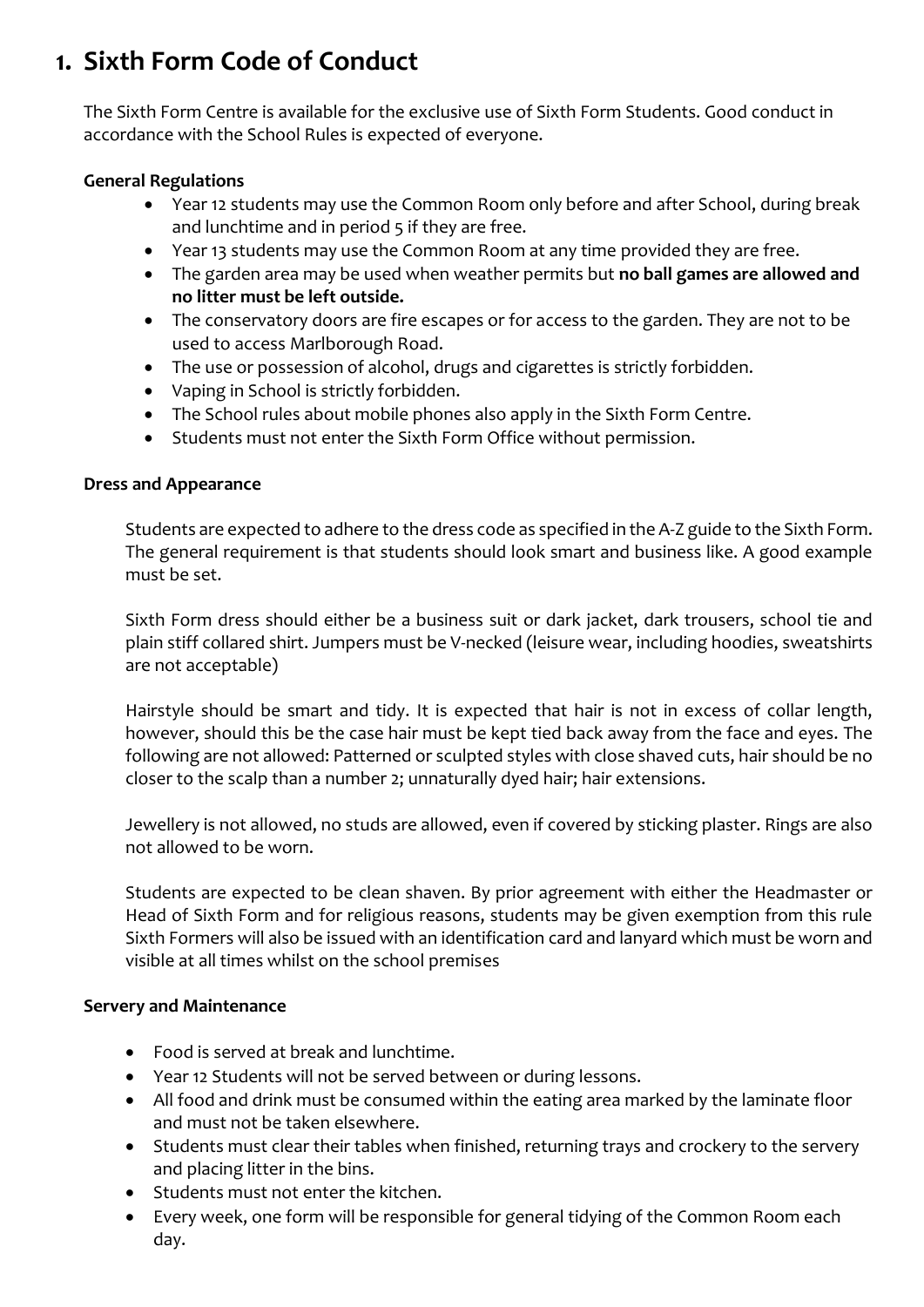#### **Private Study**

Year 12

- Year 12 must go to supervised Private Study when they are free. They will be timetabled to a specific room and the teacher in charge will take a register.
- The only exception is period 5 when students may go home if they have no School commitments.
- Students are expected to work in silence.
- Students must seek the permission of the supervising teacher if they wish to go to Art, Technology or the Library.
- Students can Bring Their Own Devices or use any available computers during Private Study but this is at the discretion of the supervising teacher and must only be for schoolwork. The playing of games on the computers will lead to students being locked out of the School Network.
- It is acceptable to read a **quality** newspaper during Private Study.
- No food or drink is allowed in any of the study rooms or libraries.

• The rules also apply at break and lunchtime as some students may wish to study then. Year 13

# • The two conservatories are designated quiet study areas for Year 13.

- Year 13 will also have access to the new school library as a quiet study area during their free periods.
- There will be no music or chatting.
- No food or drink is allowed in the conservatories or the library.
- The rules also apply at break and lunchtime as some students may wish to study then.

### **Sixth Form Privileges**

Sixth Formers have a number of privileges not enjoyed by junior boys. It is essential that students do not abuse these privileges as this may lead to them being withdrawn. Therefore these points should be borne in mind:

- You must arrive in time to attend Registration at 8.40am.
- You may go out at lunchtime but must return in plenty of time for registration at 1.20pm.
- You must not leave the premises at break or in your free lessons unless you have permission from The Head of Sixth or the Deputies.
- Year 12 and 13 students may study at home if they have completed the relevant permission form and are free during periods 4 and 5.
- Year 12 and Year 13 students may tap out if they are free for period 5.

#### **In Case of illness**

It is important that you adhere to a few simple rules if you feel unwell during the school day.

- You must ask either Mr Murray, Mrs Harvey-Voyce, Mr Cummins or Dr Hepden for permission to go home.
- A parent will be notified by the Sixth Form Office.
- You must tap out.
- Unless you follow this procedure, your absence will be regarded as unauthorised and you will be expected to make up the time.
- Your parent must inform us before 10am if you know you are going to be absent from School because of illness and you must bring a note to your Form Tutor from a parent when you return to School.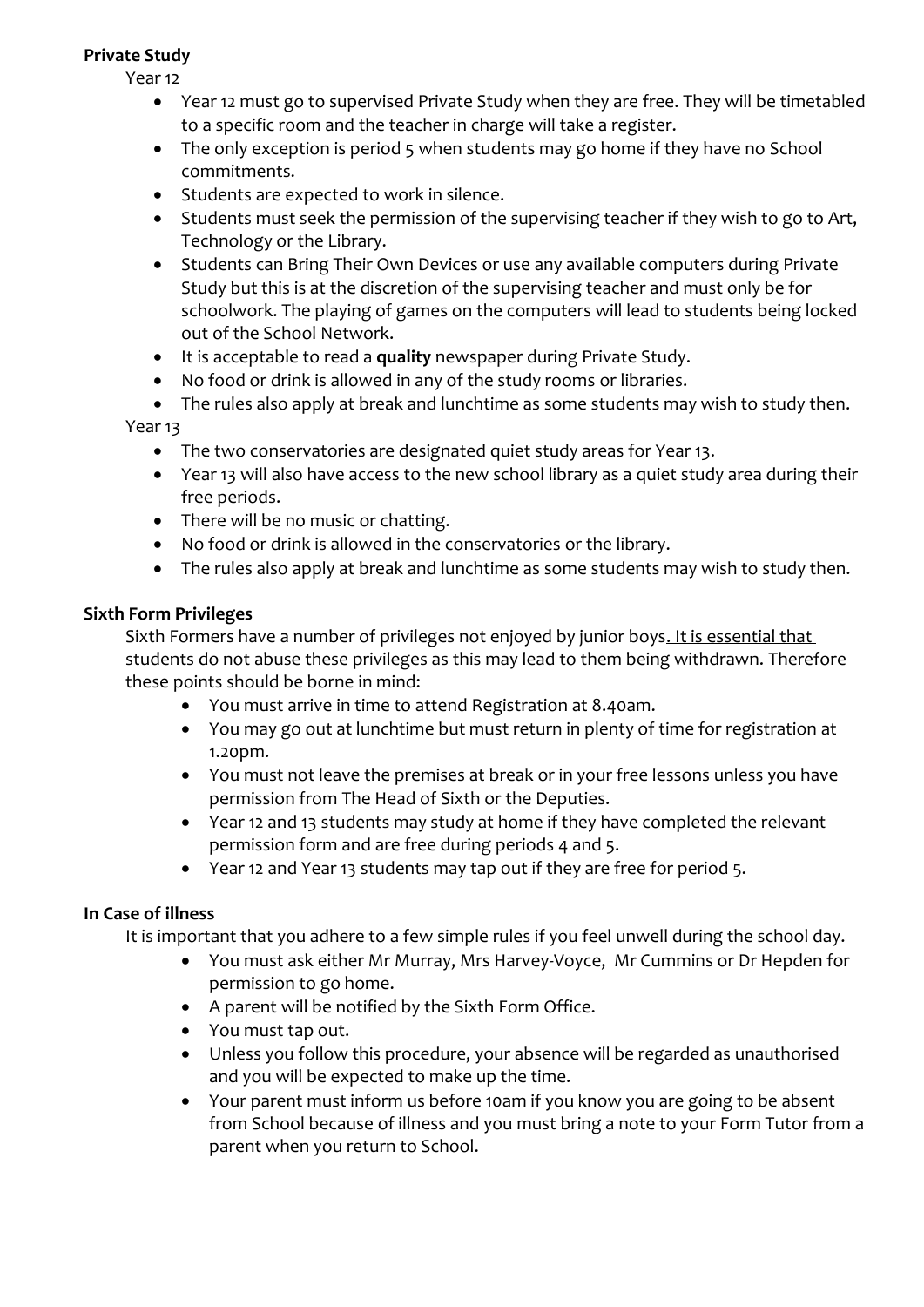# **2. Sixth Form Student Learner Agreement**

The School will provide:-

- appropriate teaching and where necessary marking of work;
- regular reports and assessments of progress which take account of your abilities, efforts and your targets for the future;
- further review of progress whenever necessary, at the request of either you or your parents, or on our initiative;
- facilities and resources for study and the encouragement to acquire sound learning skills and habits;
- advice and support in relation to Post-18 Options and to provide advice about careers;
- opportunities to talk about your progress with both you and your parents at published consultation evenings and on other occasions where it may be necessary;
- a general concern for your welfare and development;
- the opportunity to engage in a range of extra-curricular activities which will aid your personal development;
- the opportunity to express your views and ideas through the Sixth Form Council and the School Council;
- payment for the first sittings of all A level exam modules which are required for the courses being studied providing you keep to your side of this agreement.

Signed on behalf of the School by Mr Murray

Tilums

As a student you are asked to:-

- show respect for others, for their property and for School property;
- make a real effort to maintain good standards of work, to meet course requirements and to realise your full potential;
- complete all homework, coursework, projects etc to set deadlines;
- make thorough use of study time within and outside School to follow and consolidate work covered in lessons;
- show respect for the working environment in designated study areas such as the Library and the study sections of the Sixth Form Building;
- achieve a high rate of attendance at School, including all lessons, with an absolute minimum of absences both during and at the end of term;
- arrive punctually for all registration periods, lessons and assemblies;
- observe Sixth Form procedures and requirements in relation to dress, appearance, notice for open days and appointments, going off site etc.;
- regularly check and act on communications including show my homework, shared during assemblies and form time, **from emails** and the Sixth Form pages on O365;
- follow the School's advice about avoiding excessive commitment to part-time work;
- behave in a mature and sensible way at all times, particularly to set an example to younger pupils.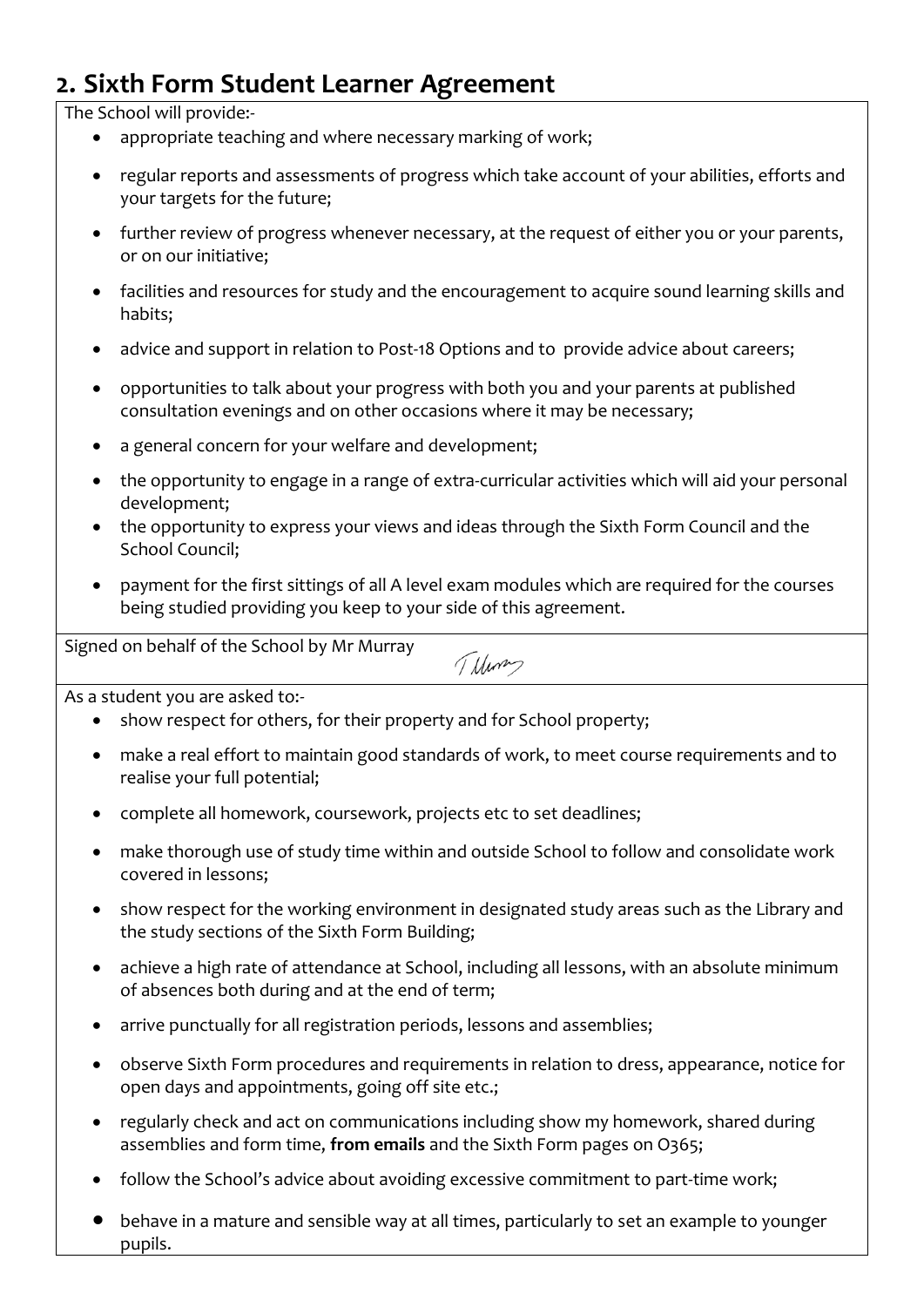# **3. Bring Your Own Device (BYOD) Policy**

Bring Your Own Device (BYOD) refers to any student-owned ICT equipment such as:

- Laptops
- Tablets
- Smartphones

BYOD is an addition to the curriculum and is not a compulsory element of a student's education. It is not the School's responsibility to provide or support personal student devices. The purchase, maintenance, safety, insurance and security of all personal devices must be borne by parents/students.

The School recognises the benefits to learning from offering students the opportunity to use personal ICT devices in school to support learners and their learning. It is the intention of this policy to facilitate and support the use of personal ICT devices in school in furtherance of individualised student learning. Students are expected to use personal ICT devices in accordance with this policy and by using any such device in school students agree to be bound by the additional school rules and requirements set out in this policy:

- The use of personal ICT devices falls under AGSB's Network Acceptable Use Policy which all students must agree to, and comply with.
- The purpose of the use of personal devices at school is exclusively educational. Personal use of devices should not take place anywhere in school.
- There are no secure facilities provided at school to store personal ICT devices. Students should therefore keep their personal ICT device with them at all times.
- The use of a personal ICT device is not to be a distraction in any way to teachers or students. Personal devices must not disrupt class or Private Study areas in any way. Playing games, accessing social networks or other non-school academic related activities are not permitted.
- Students shall not distribute pictures, video or any other material relating to students or staff (distribution can be as small as emailing/texting to one other person or as large as posting image or video online).
- Students must check their personal ICT device daily to ensure the device is charged, free from unsuitable material and free from viruses etc. before bringing the device into school.
- Students must check their personal ICT device daily for basic Health and Safety compliance to ensure it is free from defects. Any personal ICT device that has obvious Health and Safety defects should not be brought into school.
- Under no circumstances are students permitted to bring into school or use privately owned chargers for personal devices. The ONLY authorised charging facilities are any communal ones provided by school.

# **Consequences for Misuse/Disruption**

The current procedures following inappropriate use are:

- 1. If a personal ICT device is confiscated once it will be returned to the student at the end of the school day with a warning that this must not happen again.
- 2. If a personal ICT device is confiscated a second time it will be returned to the student at the end of the school day and the parents notified.
- 3. If a personal ICT device is confiscated for a third time parents are asked to collect the phone at a time that is mutually convenient.
- 4. If a personal ICT device is repeatedly confiscated the pupil will lose the privilege of bringing the device to school.

# **School liability statement**

Students bring their personal ICT devices to use at AGSB at their own risk. Students are expected to act responsibly with regards to their own device, keeping it up to date via regular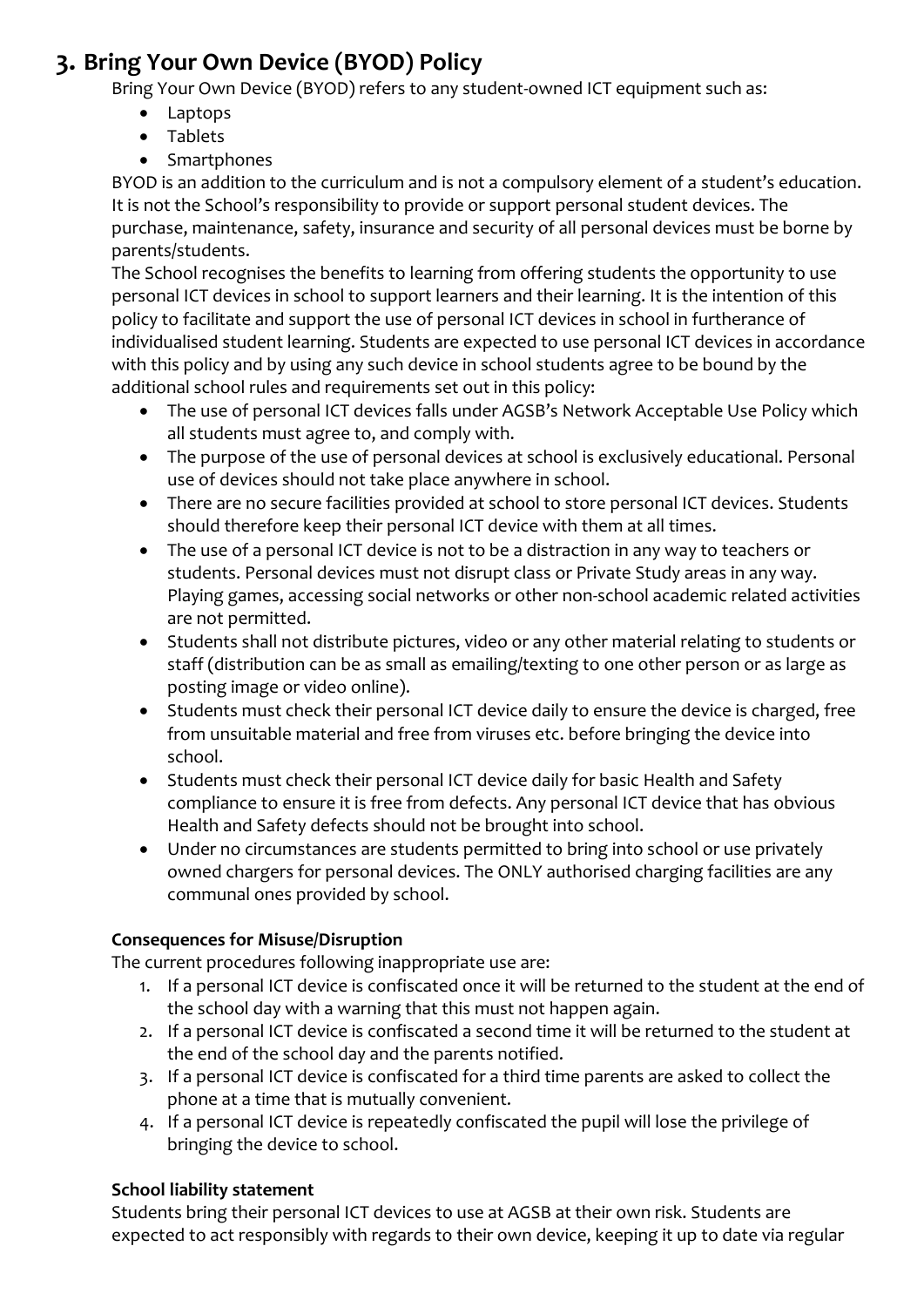anti-virus and operating system updates and as secure as possible. It is their duty to be responsible for the upkeep and protection of their devices. AGSB is in no way responsible for:

- Personal devices that are broken whilst at school or during school-sponsored activities.
- Any data lost on personal devices.
- Personal devices that are lost or stolen at school or during school-sponsored activities.
- Maintenance or upkeep of any device (keeping it charged, installing updates or upgrades, fixing any software or hardware issues).

AGSB accepts no liability in respect of any loss/damage to personal ICT devices while at school, during school-sponsored activities or in transit. As BYOD is not a compulsory part of a student's education, the decision to bring a personal ICT device into school rests with the student and their parent(s)/guardian(s), as does the liability for any loss/damage that may result from the use of a personal ICT device in school. Parents/Guardians should ensure that suitable private insurance arrangements are in place to cover loss or damage.

### **Bring Your Own Device User Agreement (Terms and conditions of use)**

By using your own personal ICT device in school you agree to the terms and conditions of this Policy and the associated Frequently Asked Questions. Please note:

- 1. That you understand that the use of a personal ICT device in school is a privilege not a right and agree to use the device for learning only.
- 2. You understand that students are solely responsible for the correct care, safety and security of my personal ICT device when in school.
- 3. AGSB accepts no liability in respect of any loss/damage to personal ICT devices while at school, during school-sponsored activities or in transit. The decision to bring a personal ICT device into school rests with the you, as does the liability for any loss/damage that may result from the use of a personal ICT device in school. You should understand that by bringing personal ICT devices into school, you agree to this disclaimer.

# **4. COMPUTER SYSTEM CODE OF CONDUCT**

**Pupils are responsible for good behaviour on the School's computer system - which includes the network, the virtual learning environment (Office 365) and the internet - just as they are in any other part of School. General School rules apply.**

- Internet access is primarily provided for you to conduct research and to communicate with others on school-related topics. To this end, if you use the internet at school it should be for school work.
- The system can be accessed in the Library, S9 and S10 during lunch or after School. Computers in other areas may only be used with the express permission of, and supervision by, the teacher responsible for that room.
- Your parents' permission is required before you can use the internet.
- You are responsible for your own behaviour and communications over the system, including when using the internet and Office 365. It is expected that you will comply with the high standards set by the School when you are online.
- Staff may review files and communications to ensure that users are using the system responsibly. You should not expect that files stored on the system would always be private.
- USB sticks are banned due to the ease of which viruses may be spread from them.
- The School may take action against any student who posts unsuitable content on social media such as Facebook or Twitter which brings the School into disrepute or constitutes as bullying. Action will either be taken internally or in conjunction with the Police.
- Similarly, any electronic communications sent to staff, such as text messages or email, should not be considered to be private. The School will take action against any communication which is considered inappropriate or of a bullying nature.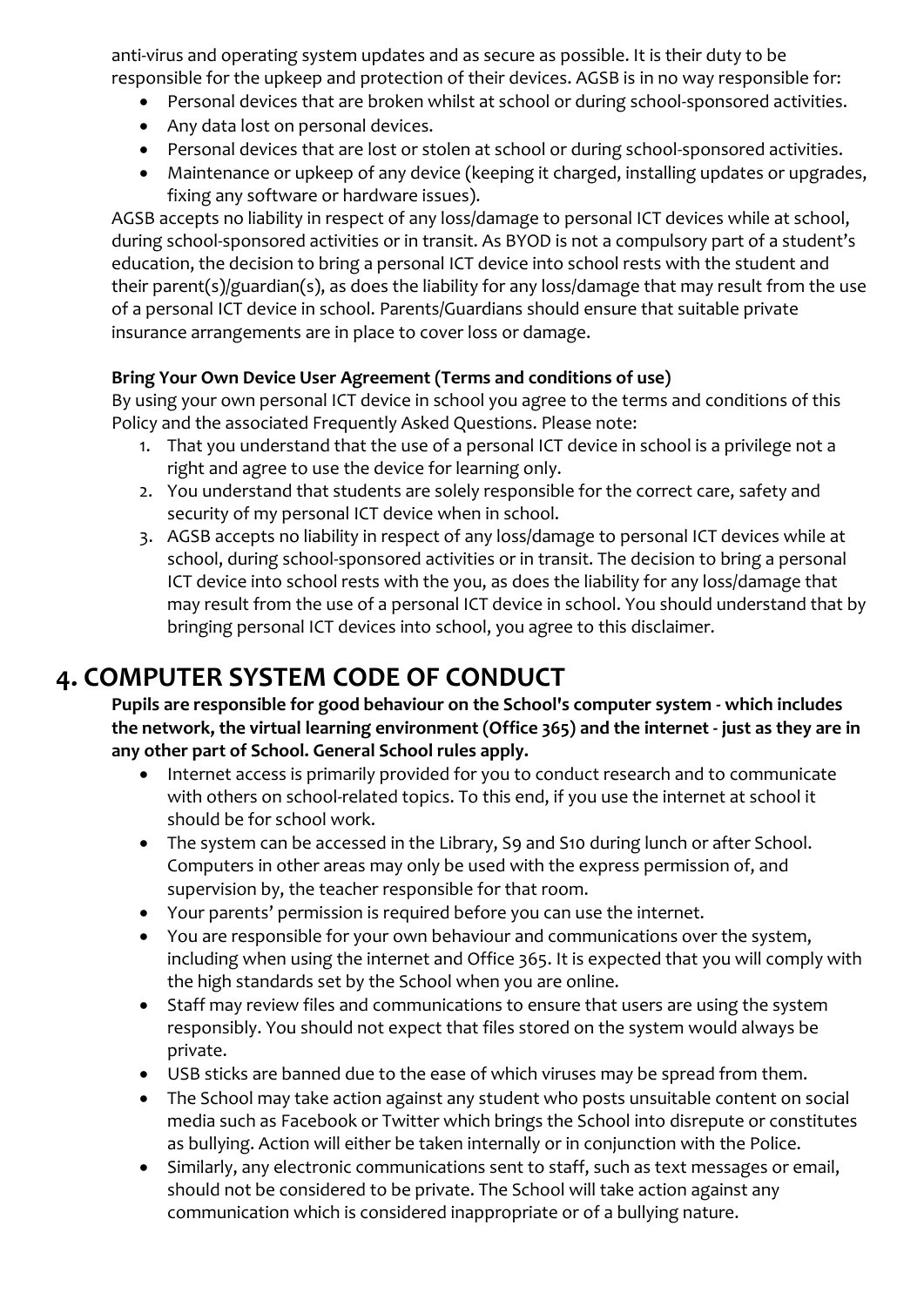### **ADDITIONALLY, THE FOLLOWING ARE NOT PERMITTED:**

- 1. Interfering in any way with another pupil's computer.
- 2. Sending or displaying offensive messages or pictures.
- 3. Using obscene language, either verbally or through the use of the system.
- 4. Harassing, insulting or attacking others.
- 5. Damaging computers, computer systems or computer networks.
- 6. Violating copyright laws.
- 7. Using other people's passwords.
- 8. Trespassing in other people's folders, work or files.
- 9. Intentionally wasting limited resources (such as paper).
- 10. Playing games, except in the authorised Games Clubs.
- 11. Using the Internet for personal interests during School hours.
- 12. Eating and drinking in ICT suites.

### **SANCTIONS**

- 1. Violations of the rules will result in temporary or permanent exclusion from the School Computer Network.
- 2. Additional disciplinary action may be taken in line with existing practice on inappropriate language or behaviour.
- 3. When appropriate, police or local authorities may be involved.

### **Remember that access is a privilege, not a right, and that access requires responsibility**

# **5. USE OF SCHOOL EMAIL/MESSAGING POLICY FOR PUPILS**

- It is expected that you will check for school emails from staff at least once per day.
- Similarly, you should check for messages from other school IT systems such as Microsoft Teams and Satchel One.
- Although you may send emails/messages of a work/academic nature to staff in the evenings, weekends and holidays, there is no expectation for staff to check for, read or reply to emails. Do give staff time to read and reply. You do not know how busy people are or whether they have had time to check their email; they may be off sick, on a trip, on a course or away on holiday.
- If you have a private or personal issue that you wish to discuss with a member of staff, do try to see them in person; a face to face meeting is generally preferable to using email. However, if you have an issue you find hard to discuss in person, email your concern to **help@agsb.co.uk** – note that any abuse of this email address will have serious repercussions.
- Always open a conversation politely. Use 'Hi', 'Hello', 'Dear' or similar greetings. Not doing so can come across as rude. Note that once a conversation has begun, there is no need to reply to every email with such a greeting. Avoid terms such as 'Yo', 'Greetings', 'Hey you guys' etc.
- Similarly, always end an email/message politely.
- When a member of staff has replied, it is considered polite to say 'thank you'.
- Email between two persons is considered a private matter in respect that the conversation is private between those two persons. It is inappropriate to forward the contents of a conversation to other persons without the original participant's consent.
- Email can be considered a cold communication medium. Try not to be offended by terse (brief) emails, and remember to stop, consider and proofread what you have typed before clicking 'send'.
- Try to avoid clicking 'Reply to all'.
- Similarly, if you email a group, all members of the group will receive your email. Think carefully before sending/replying to a group email. The same applies to posting a message on a class chat or forum.
- It goes without saying that distributing, disseminating or storing images, text or materials that might be considered of a bullying nature, indecent, pornographic, obscene or illegal, offensive, abusive, sexist or racist, or might be considered as harassment, are expressly forbidden. This is in line with the School's wholeschool ICT Policy which states that the School may act against pupils who post such content; action may be taken internally or in conjunction with the Police.